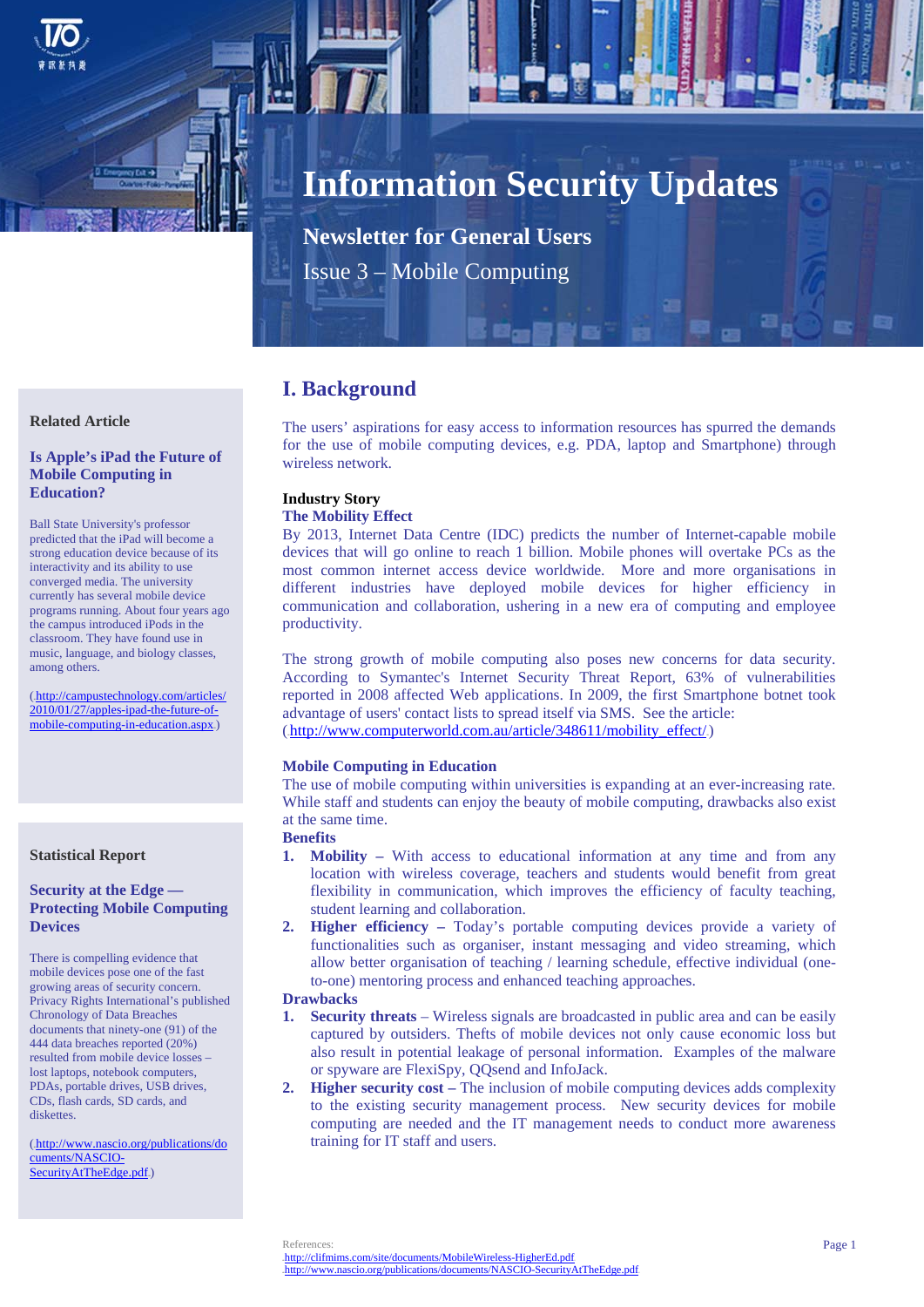#### **Statistical Report**

## **Mobile computing will outpace desktop technology in 10 years**

Mobile computing will outpace desktop technology in the next 10 years. There are challenges to access, security and interoperability issues to overcome, according to a study from the Pew Research Centre's Internet and American Life Project released on Friday.

The report, a survey of nearly 900 Internet and technology experts, found that 72 percent of respondents believed technology users will conduct business using shared mobile platforms and smart phone applications rather than desktop computing. Easy access to information and the growing use of mobile devices will be key drivers of this trend, they said.

(.http://www.nextgov.com/nextgov/ng\_2  $0100611$  7150.php.)

# **Related Article**

# **U.K. officials ask Google to delete Wi-Fi data**

The U.K. government ordered Google to destroy personal data collected through the Street View project. Google disclosed that it had inadvertently collected personal data from Wi-Fi hot spots as part of its Street View mapping project. Privacy advocates in the U.K. were disappointed as Google initially told the German government and the public that it didn't collect this type of personal data before backtracking on that claim following an internal review of its software.

(.http://news.cnet.com/8301-30684\_3-20005289-265.html.)

# **II. Management**

#### **Transition to Mobile Computing**

Universities' management are responsible for evaluating the feasibilities and establishing an effective strategy when adopting mobile computing. An assessment on the key elements, including people, policies and technology, should be performed to determine the necessity and approach of mobile computing implementation in university environment.

## **1. People**

A university's transition to mobile computing relies on an effective integration of wireless technologies into a higher education environment with proper commitment from management.

To support and manage its educators and students in a mobile environment, management should perform a comprehensive analysis of the user profiles. The major elements that should be assessed by management include:

- **Educational needs** the criticality, time sensitivity, and user expectations of education and research activities that will be shifted to a mobile environment. Do they require a real-time response? What is the value added of moving to a mobile environment?
- **Access mode**  management should find out the approaches and locations that users gain access to university's information systems and resources. What kind of mobile devices do they prefer? How many different locations are involved, and are those locations used repeatedly or occasionally?
- **Usage patterns**  management should consider how educators and students utilise mobile technologies to perform their tasks. The variety of tasks includes presentation, tutorial, peer mentoring, self-learning, documentation, research study and program scheduling.

# **2. Policies**

As mobile devices and information services are increasingly used in combination, universities need a comprehensive set of policies to ensure consistency of information security management, compliance of relevant laws and regulations, and an optimized achievement of educational objectives for mobile initiatives.

Policies should address the following key questions:

- Who is an eligible mobile user?
- What are the user responsibilities?
- What technology is provided and supported?
- What level of access and services are provided and supported?
- Who buys or owns the mobile devices?
- Who pays for the support and maintenance?

Developing comprehensive mobile policies cannot be done in isolation. It is crucial to involve all university key stakeholders, including management, educational staff, IT security personnel and students.

References: http://www.computer.org/portal/web/csdl/doi/10.1109/MITP.2010.96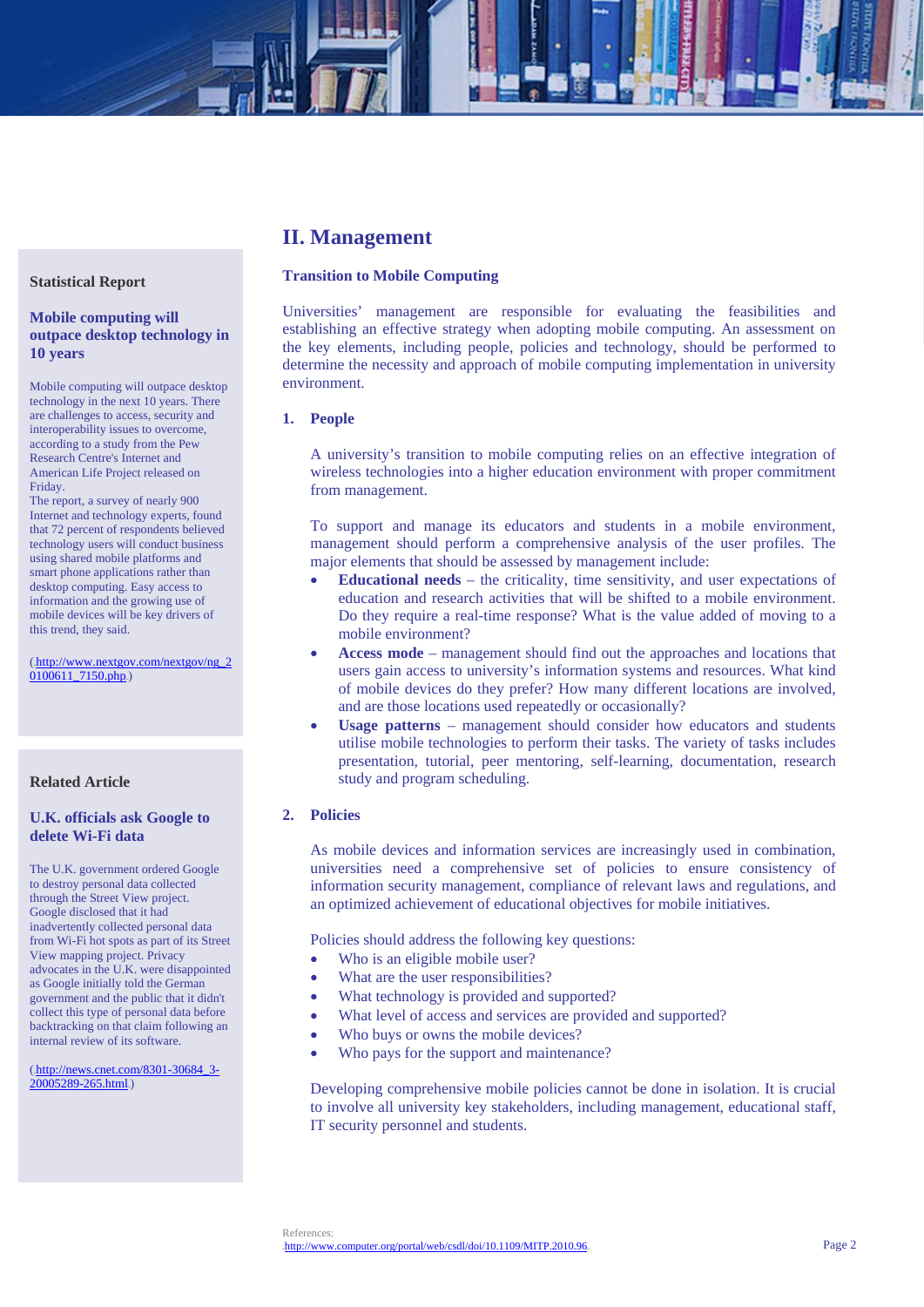# **II. Management (cont'd)**

# **3. Technology**

After management has analysed the mobile user profiles and defined the policies, there are technical decisions to be made:

- Selecting devices for each mobile user type;
- Setting the communication requirements;
- Defining security requirements and support technologies; and
- Formulating the support plan.

The following principles should be observed when making technical decisions:

- 1. Mobile solutions must align with the university's long-term mobility strategy. They should support the overall educational objectives and also allow for easy migration to new mobile platforms and support multiple platforms.
- 2. University must keep its sensitive information out of the wrong hands by carefully choosing mobile technology with built-in security features. For example, the devices should have encrypted hard drive, device tracking and recovery abilities, and user-authentication solutions such as integrated smart cards or biometric readers.
- 3. University should adopt reliable and centralised device management mechanisms to handle increased risks of device theft, data leakage and other security breaches resulted from mobile solutions. A competent mechanism, such as Blackberry Provisiong System and Microsoft System Centre Mobile Device Management, shall allow its IT administrators remotely shut down, diagnose, repair, and update a mobile device's system via secured channels.
- 4. University shall revise its existing security policies in response to the new security threats that come with the mobile computing technology. The revised security policies should cover the issuance of mobile devices, secure configuration, secured access control, travel considerations and device destruction. Corresponding security awareness training program shall also be delivered to mobile users before releasing the devices.
- 5. Regular risk assessment must be conducted by the university to identify any security vulnerabilities in its mobile network. The assessment may include a penetration test of wireless setup, a review of encryption measures being used for wireless communication and a revision of policies and procedures pertaining around wireless networking.
- 6. University should provide its IT administrators and support personnel with adequate technical training in relation to security hardening, device maintenance, and security incident management of mobile devices and infrastructure.

# **Standard Update**

#### **Wi-Fi security in transition**

802.11 Wi-Fi has gone through several security transitions in its basic encryption/authentication mechanism. Most enterprises upgrade to the latest versions as they buy the newest products, which support the highest form of 802.11 security, 802.11i, also called Wireless Protected Access (WPA) 2 and uses a form of AES encryption) The Wi-Fi Alliance deems WEP and

WPA to be inherently insecure, it is now instituting a phased plan to prohibit the older protocols from its product certification testing.

(.http://www.networkworld.com/newslet ters/wireless/2010/070510wireless2.htm  $\vert$ 

# **Related Article**

# **Education technology executives meet to discuss key trends in school computing**

Hosted by the Software and Information Industry Association (SIIA), a recent education technology industry summit was intended to keep company executives abreast of the latest trends and recent developments in school technology. But its content also gives educators a glimpse into where business leaders see the education through technology (ed-tech) industry heading. Mobile technologies can provide 24-7 connectivity for learning. Mobile devices offer an emerging platform for the "21st-century textbook"—one that is more flexible, interactive, and allows for instant feedback, as well as greater personalization of the learning process.

(.http://www.eschoolnews.com/2010/06/ 21/summit-mobile-computing-iseducations-future/